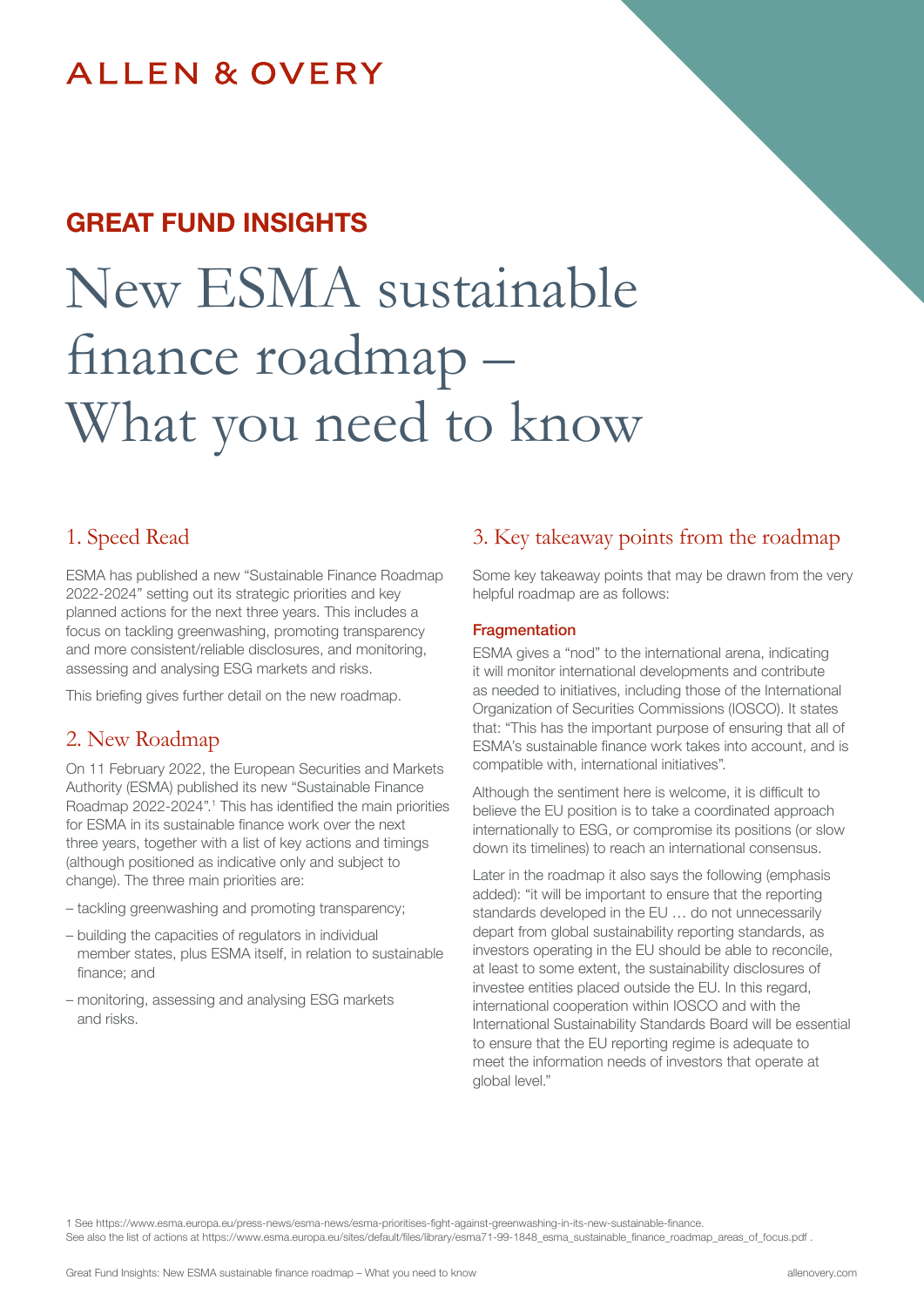Although it is helpful that ESMA has acknowledged this point, they fail to highlight a related key issue: namely, the operational difficulties that firms that operate globally/cross border must navigate, if (as manufacturers and distributors) they are forced to comply with multiple/differing disclosure regimes in different countries and regions. This is likely to only increase over time, as EU-type initiatives are replicated elsewhere, with local nuances and amendments.

#### Timing and interpretation issues

ESMA recognises a number of problems on the legislative side in relation to ESG – this includes timing issues, such as the delay to the Level 2 requirements for SFDR<sup>2</sup> and the Taxonomy Regulation<sup>3</sup>, the "misalignment" between the dates for the Level 1 and Level 2 requirements coming into force, and product level disclosure requirements coming into force before investee companies are required to report under CSRD4 . In fact, ESMA notes: "*the new*  requirements – if and when finalised – will kick in for the 2024 reporting season at the earliest".

It also states that: "Investors and supervisors in the EU therefore have to cope with the current sub-optimal status of sustainability reporting still for some years." It is hoped, however, that the problem is time-limited, and there is regulatory forbearance in the interim.

ESMA also recognises the different interpretations taken of SFDR, which is a more "solvable" problem. With this in mind, it suggests work to ensure a "consistent application of the EU rulebook through convergence tools such as Q&As and Guidelines". It also suggests work on "clarifying definitions and disclosure obligations for sustainability products", among other things.

This would be much welcomed by the market, which has suffered of a lack of regulatory guidance as to the meaning of key concepts and issues of scope (eg the application of SFDR to non-EU AIFMs).

#### Building expertise

To ESMA's credit, the roadmap discusses in some detail the "learning curve" of ESMA and local regulators: "The capacity building will have a crucial derivative effect which is to establish a common supervisory culture in this nascent area." It is possible that low levels of confidence with the underlying subject matter have contributed to the lack of Q&A and other guidance issued to date on SFDR, the taxonomy and other subjects. In any case, the focus on building expertise is likely to be welcomed by the market.

#### **Greenwashing**

It is clear that greenwashing will not drift off the EU "regulatory radar" anytime soon. Judging from the roadmap, we can expect that it will be one of the most significant priorities of ESMA for the coming three years, including "taking coordinated action in multiple sectors to find common solutions – both in the supervisory convergence area and in the single rulebook work".

Two other takeaway points for firms "in the weeds" on SFDR; ESMA notes the following as potential instances of greenwashing: "For instance, the marketing documentation focuses on exclusion policies [ie negative screening] which do not per se result in selecting a fully sustainable eligible investment universe, or an ESG integration strategy is presented but no commitment is made to use ESG considerations in the investment decision-making. This is a problem affecting both institutional investors and retail investors. The latter increases the risk of misinformation, mis-pricing and mis-selling … ."

e Regulation (EU) 2019/2088 of the European Parliament and of the Council of 27 November 2019 on sustainability-related disclosures in the financial services sector.  $^3$  Regulation (EU) 2020/852 of the European Parliament and of the Council of 18 June 2020 on the establishment of a framework to facilitate sustainable investment, and amending Regulation (EU) 2019/2088.

<sup>4</sup>This refers to the Proposal for a Directive of the European Parliament and of the Council amending Directive 2013/34/EU, Directive 2004/109/EC, Directive 2006/43/EC and Regulation (EU) No 537/2014, as regards corporate sustainability reporting.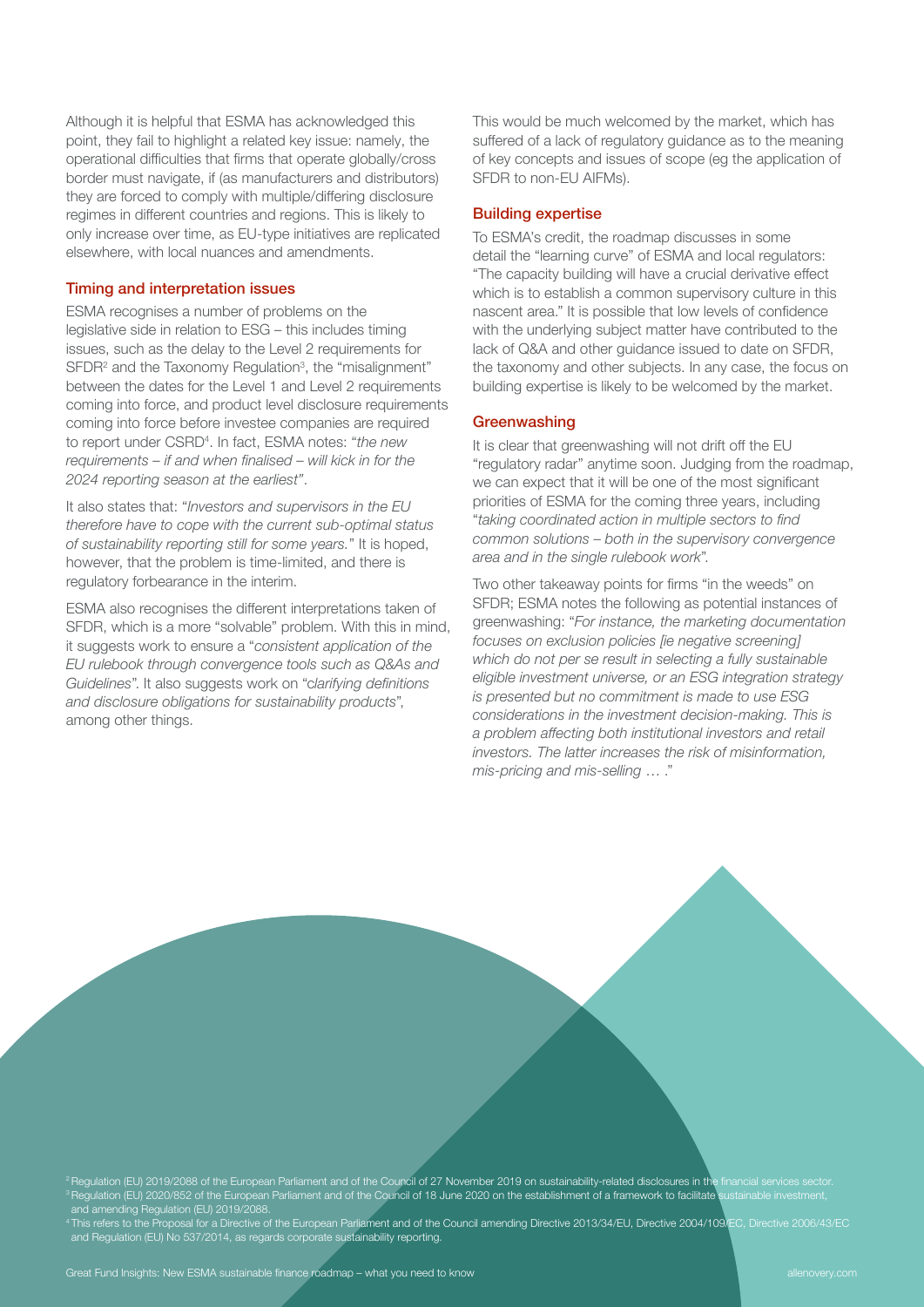# 4. ESG-related risks in the market

Some of the key risks and issues identified by ESMA include the following:

- The fact that ESG markets and products are evolving at a rapid pace, creating new investment opportunities but also risks in terms of investor protection, orderly markets and financial stability. ESMA flags that ESG markets and products, "including in particular sustainable investment vehicles and debt instruments such as ESG funds and green bonds", need to be closely monitored.
- Climate change is expected to have a growing impact on global financial markets.
- Carbon prices are expected to play a central role in the transition to a low-carbon economy, and ESMA states that it will closely monitor potential risks in the EU carbon markets.
- ESMA notes the severe issues that exist with data availability and quality, including the limited number of companies disclosing ESG-related information, the insufficient granularity of the disclosures, the lack of standardisation, and poor reliability. It also notes that "non-financial statements are currently not systematically subject to third party assurance", although it believes that issues with data standardisation and reliability are expected to be addressed through the CSRD, together with standard-setting initiatives in Europe (eg the European Financial Reporting Advisory Group) and worldwide (eg the International Sustainability Standards Board).

It acknowledges this raises particular issues for asset managers in the short to medium term: "Due to the sequencing of the ESG disclosure requirements applicable across the sustainable investment value chain, [their] data needs are currently not fulfilled by the data disclosed by companies."

– ESMA notes its view that the "methodologies, limitations and assumptions" of ESG ratings providers "need to become more transparent".

To address these risks and issues, ESMA proposes various actions, including the following:

- Supporting single rulebook and convergence initiatives to develop a complete and clear set of rules. A cluster of specific actions are included here, such as the following:
	- support efforts to develop EU-wide labels, including the EU Green Bond Standard ( $EU GBS$ ),<sup>5</sup> and labels for financial instruments (eg sustainability-linked bonds) and investment products;
	- a study on disclosure requirements under Articles 8 and 9 of SFDR; and
	- a project to collect data on the distribution of ESG products.
- Continuing the work on climate change scenario analysis and further structuring the dialogue in this area, including on EU-wide stress testing of the financial system. This includes various actions, including the following:
	- performing regular climate stress tests or scenario analyses of entities within ESMA's remit.
- Assessing issues with data availability and quality affecting firms' reporting obligations as well as the users of this data.
- Better understanding the interaction between digital innovation and sustainability.
- Engaging with relevant international fora to benefit from synergies and promote globally consistent approaches. This includes ESMA's participation in work being conducted by IOSCO, the Financial Stability Board (FSB) and the Network for Greening the Financial System (NGFS). In particular, ESMA seems to welcome the opportunity to draw on expertise available elsewhere (eg in the context of climate scenario analysis), while promoting the EU's rulemaking approach in areas where it has taken the lead "with a view to reducing the risk of global fragmentation".

5 See https://ec.europa.eu/info/business-economy-euro/banking-and-finance/sustainable-finance/european-green-bond-standard\_en .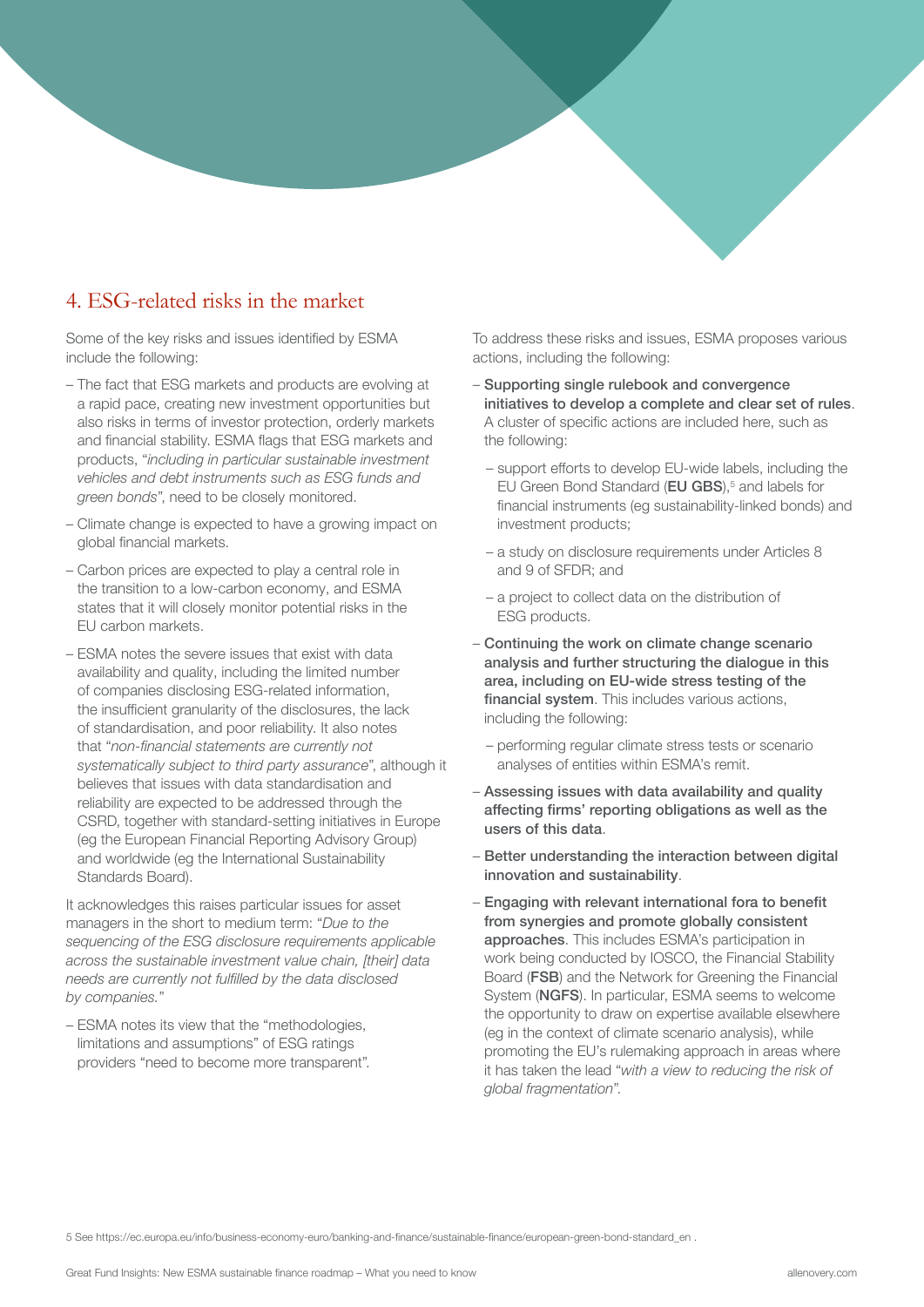

# 5. Contact us

There is a lot of material to digest in the new roadmap, which is laudable in terms of scale and levels of ambition. We hope this bulletin has been helpful, and if you have any questions on the initiatives mentioned above or ESG generally, please get in touch with your usual A&O contact.

# Annex | Specific Proposed Actions

Some of the key actions proposed by ESMA in the roadmap are as follows (emphasis added), although for a complete list, see the Annex to the roadmap.

| <b>Sector</b>                                     | <b>Key actions</b>                                                                                                                                                                                       | <b>Timings</b> |
|---------------------------------------------------|----------------------------------------------------------------------------------------------------------------------------------------------------------------------------------------------------------|----------------|
| <b>Cross-sectoral</b><br>or horizontal<br>actions | Assess/contribute to consistency of Sustainable Finance legislation across<br>sectors (CSRD, Benchmarks Regulation, SFDR, Taxonomy Regulation, etc.)<br>and convergence in their application/supervision | 2022-2023      |
|                                                   | Assess greenwashing market practices                                                                                                                                                                     | 2022-2023      |
|                                                   | Establish Consultative Working Group (CWG) for Coordination Network on<br>Sustainability (CNS)                                                                                                           | 2022-2023      |
|                                                   | Contribute to EC's efforts to develop EU-wide labels for sustainable<br>finance products                                                                                                                 | 2022-2024      |
| Investment<br>management                          | Contribute to EC's work on minimum sustainability criteria for SFDR Article 8<br>products, or a combination of criteria for financial products that disclose under<br>Article 8 of the SFDR              | 2022           |
|                                                   | Review the SFDR regulatory technical standards (RTSs) to clarify:                                                                                                                                        |                |
|                                                   | - Indicators for climate and environment related Principal Adverse Impacts (PAI)                                                                                                                         | 2022           |
|                                                   | - PAI on social and employee matters, respect for human rights, anti-corruption<br>and anti-bribery matters                                                                                              |                |
|                                                   | Contribute to the EC's work on possible further changes to the UCITS Directive<br>and AIFMD to enable fund managers to systematically consider positive and<br>negative sustainability                   | 2024           |
|                                                   | impacts of their investment decisions                                                                                                                                                                    |                |
|                                                   | Flag to the EC any need to amend/clarify/interpret Level 1 and Level 2 such<br>as for SFDR, Taxonomy Regulation, UCITS Directive or AIFMD                                                                | 2022-2024      |
|                                                   | Contribute to consistent implementation of new requirements applicable to asset<br>managers (eg SFDR/Taxonomy Regulations):                                                                              |                |
|                                                   | - National Conduct Authorities (NCAs) to share supervisory cases to promote<br>effective and consistent supervision                                                                                      | 2022-2024      |
|                                                   | - Develop ESMA guidance to NCAs and/or the market to ensure effective<br>and consistent application of rules as needed                                                                                   |                |
|                                                   | - Maintain up to date/develop new supervisory briefings                                                                                                                                                  |                |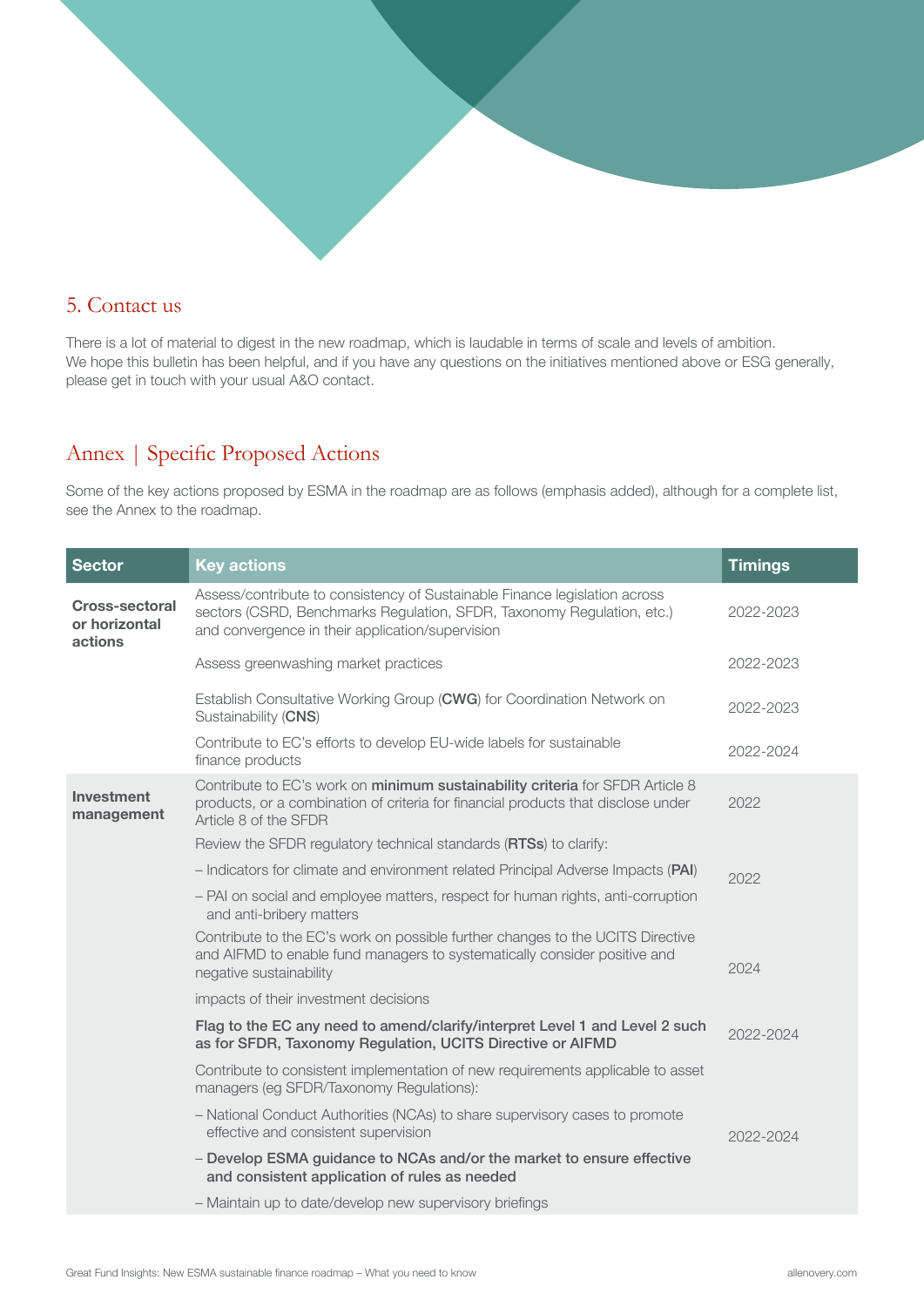| <b>Sector</b>            | <b>Key actions</b>                                                                                                                                                                                                                                                                                                                                                         | <b>Timings</b> |
|--------------------------|----------------------------------------------------------------------------------------------------------------------------------------------------------------------------------------------------------------------------------------------------------------------------------------------------------------------------------------------------------------------------|----------------|
| Investment<br>management | Survey landscape of EU/national ecolabels                                                                                                                                                                                                                                                                                                                                  | 2022-2024      |
| continued                | Undertake a Coordinated Supervisory Action (CSA) on sustainability disclosures                                                                                                                                                                                                                                                                                             | 2023-2024      |
|                          | Analyse disclosures under Articles 8 and 9 of SFDR in the investment<br>management sector to support supervisory convergence efforts and the<br>identification of greenwashing cases                                                                                                                                                                                       | 2022-2024      |
|                          | Undertake work on climate change scenario analysis:                                                                                                                                                                                                                                                                                                                        |                |
|                          | - Develop methods, parameters and scenarios for bottom-up climate change<br>stress testing to be used by supervisors and supervised entities (in coordination<br>with the EBA and EIOPA)                                                                                                                                                                                   | 2022-2024      |
|                          | - As a one-off exercise, conduct climate change stress test to assess<br>the resilience of investment funds in line with the Fit-for 55 package                                                                                                                                                                                                                            |                |
|                          | - Perform regular climate change stress tests or scenario analyses of<br>entities within ESMA's remit.                                                                                                                                                                                                                                                                     |                |
|                          | Assess data availability and quality for asset managers                                                                                                                                                                                                                                                                                                                    | 2022-2024      |
| Investment               | Contribute to the EC's work on the ESG changes to MiFID                                                                                                                                                                                                                                                                                                                    |                |
| services                 | Il to enable firms to systematically consider positive and negative sustainability<br>impacts of the products they advise on and of their investment decisions                                                                                                                                                                                                             | 2024           |
|                          | Flag to the EC any need to amend/clarify/interpret Level 1 and Level 2                                                                                                                                                                                                                                                                                                     | 2022-2024      |
|                          | Assess added value/conduct a Coordinated Supervisory Action (CSA)<br>on ESG factors in suitability assessments                                                                                                                                                                                                                                                             | 2023-2024      |
|                          | Contribute to consistent implementation of new requirements:                                                                                                                                                                                                                                                                                                               |                |
|                          | - Discuss and agree on how the new/existing ESG related rules (ie those related<br>to manufacturing and design of ESG products, information provided on ESG<br>products as well as their marketing and distribution) should be effectively and<br>consistently applied and supervised notably updating the Guidelines on<br>product governance and suitability assessments | 2022-2024      |
|                          | - Develop further ESMA guidance to NCAs and/or to the market<br>(such as Q&As), as needed                                                                                                                                                                                                                                                                                  |                |
|                          | - NCAs to share supervisory cases to promote effective and<br>consistent supervision                                                                                                                                                                                                                                                                                       |                |
|                          | Collect data on distribution of ESG products                                                                                                                                                                                                                                                                                                                               | 2022-2024      |